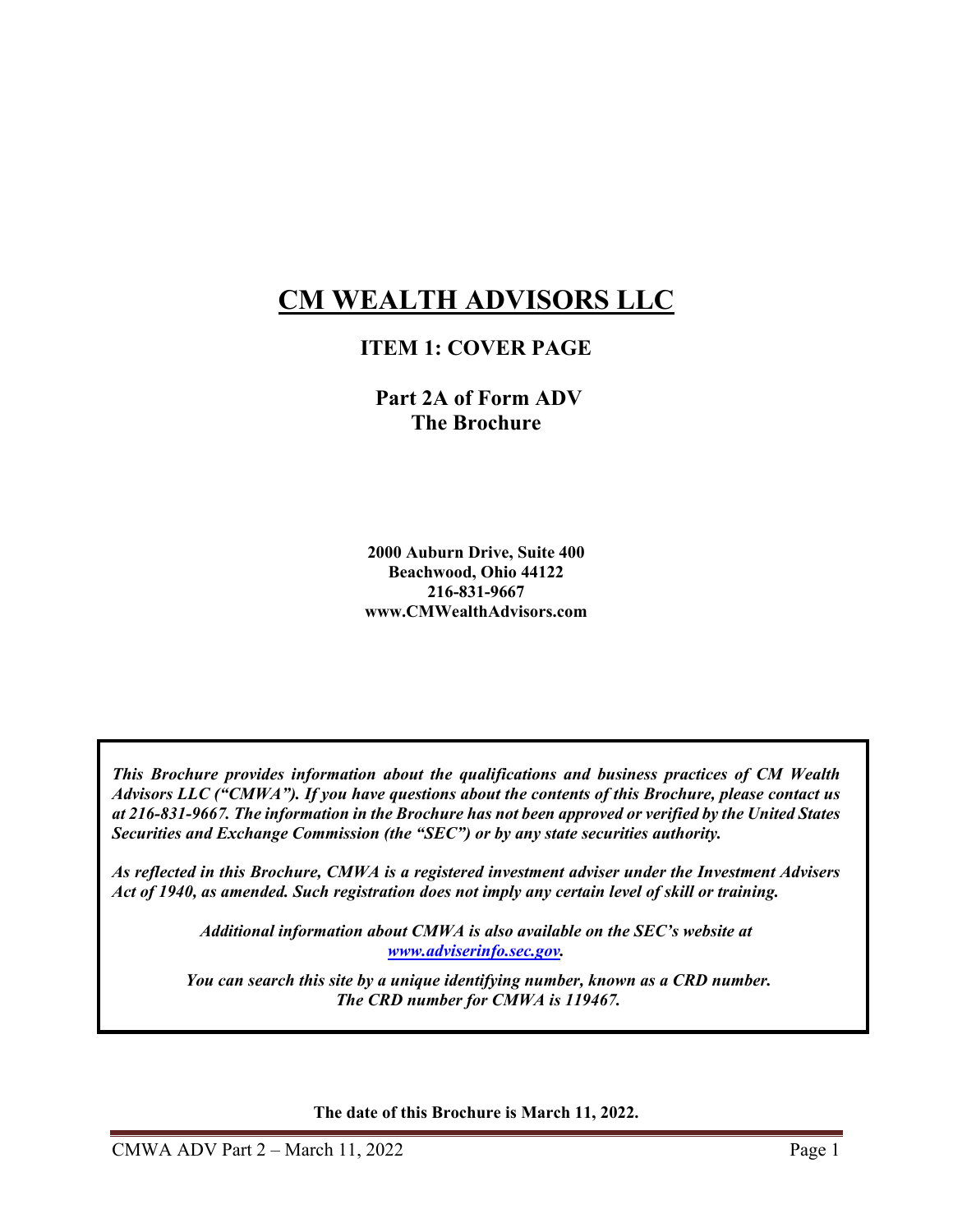## **ITEM 2: MATERIAL CHANGES**

CMWA's most recent prior update to Part 2 of Form ADV was made in July 2021. CMWA's business activities have not changed materially since that update.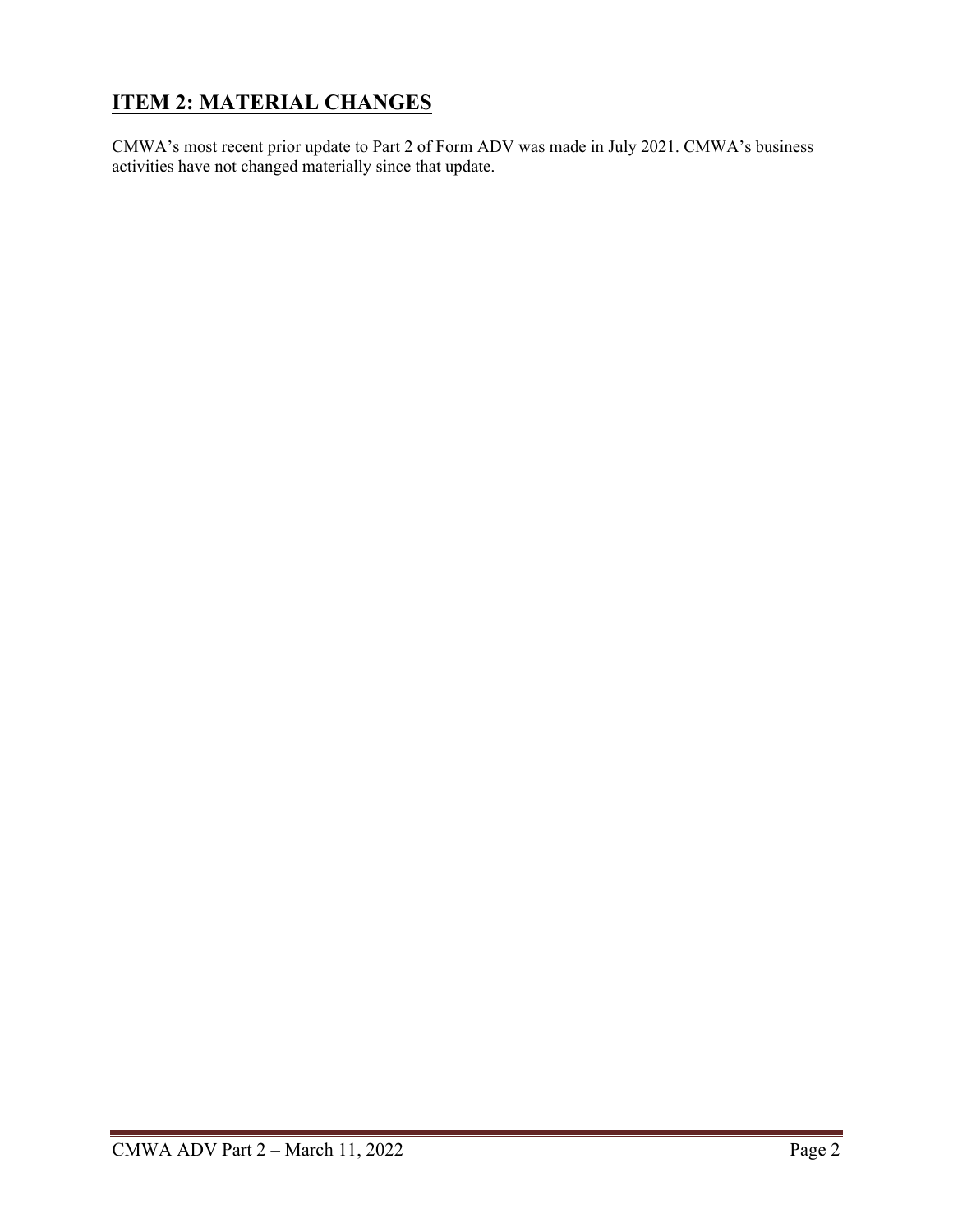## **ITEM 3: TABLE OF CONTENTS**

|                                                                                                                      | $\mathbf{1}$   |  |
|----------------------------------------------------------------------------------------------------------------------|----------------|--|
|                                                                                                                      |                |  |
|                                                                                                                      |                |  |
|                                                                                                                      |                |  |
|                                                                                                                      | $\overline{4}$ |  |
|                                                                                                                      | $\overline{4}$ |  |
|                                                                                                                      | 5              |  |
| (2) Wealth Management and Investment Advisory Services Program                                                       | $\overline{7}$ |  |
|                                                                                                                      | $\overline{7}$ |  |
|                                                                                                                      | $\overline{7}$ |  |
|                                                                                                                      | 8              |  |
|                                                                                                                      | 8              |  |
|                                                                                                                      | 9              |  |
|                                                                                                                      | 10             |  |
|                                                                                                                      | 10             |  |
|                                                                                                                      | 10             |  |
|                                                                                                                      | 11             |  |
|                                                                                                                      | 12             |  |
|                                                                                                                      | 12             |  |
| Item 11: Code of Ethics, Participation or Interest in Client Transactions and Personal Trading                       | 12             |  |
| <u> 1989 - Andrea Barbara, Amerikaansk politiker (d. 1989)</u>                                                       | 13             |  |
|                                                                                                                      | 13             |  |
|                                                                                                                      | 14             |  |
|                                                                                                                      | 14             |  |
|                                                                                                                      |                |  |
| <u> 1980 - Johann Barn, amerikan besteman besteman besteman besteman besteman besteman besteman besteman bestema</u> | 14             |  |
|                                                                                                                      | 14             |  |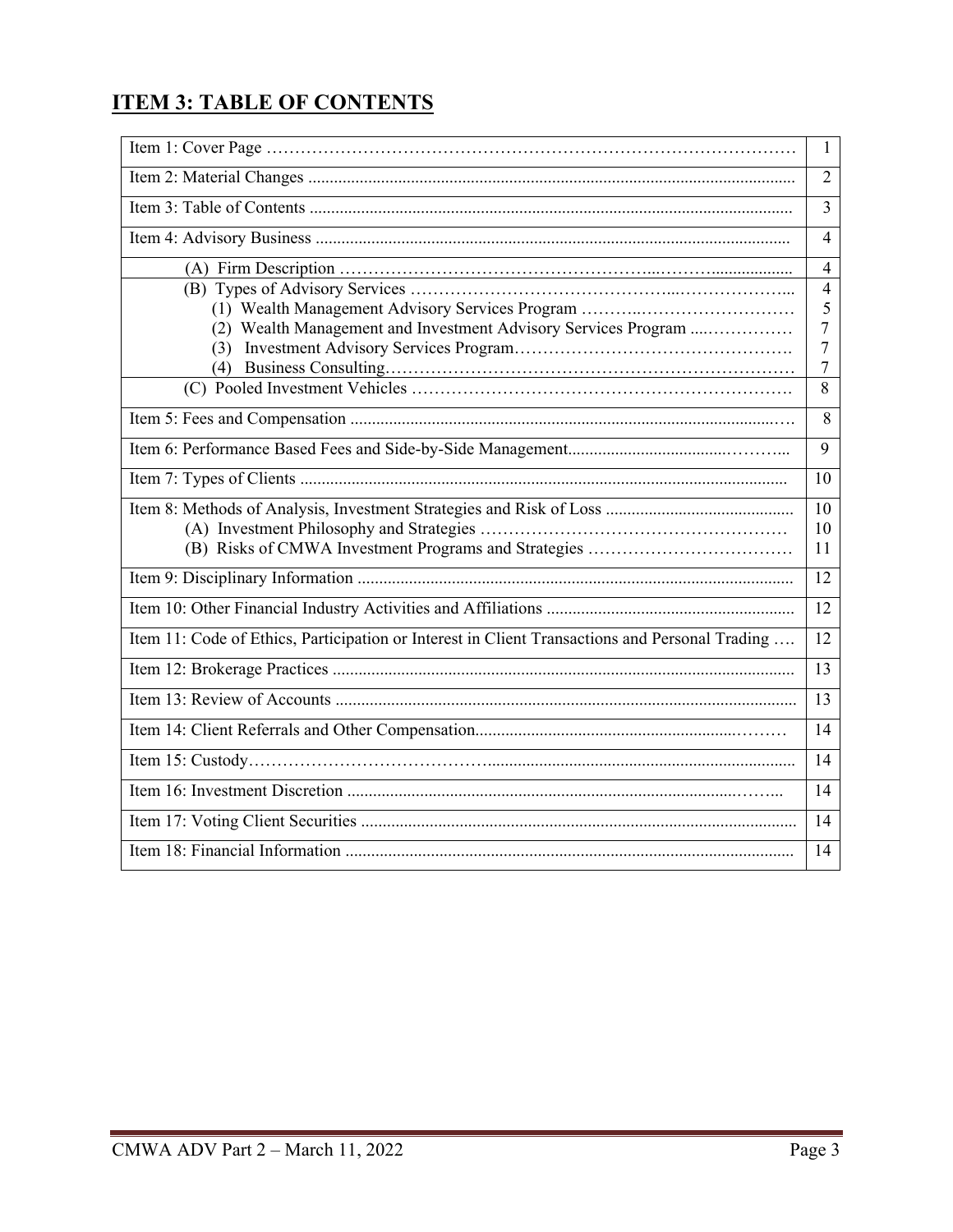### **ITEM 4: ADVISORY BUSINESS**

#### *(A) Firm Description*

CM Wealth Advisors LLC ("CMWA") is a wealth management and investment advisory firm. It serves a limited number of high net worth individuals, families, and foundations. The firm's members provide personal attention, objective counsel and custom solutions focused on growing and preserving real wealth.

CMWA was founded by William J. O'Neill, Jr. in 1983 as a single-family office. The goals were to professionally manage the founding family's financial affairs – including estate planning, tax preparation and philanthropy – while investing financial assets to achieve real growth over time. In 2000, the firm broadened its services to a multi-family office, leveraging the skills and capabilities honed over the first decade and a half, to new clients with similar needs. Originally called "Clanco" – for "family company" – the firm changed its name to CM Wealth Advisors Inc. in 2010. Effective January 1, 2019, CM Wealth Advisors Inc. is now CM Wealth Advisors LLC.

Since 2003, CMWA has been a registered investment adviser under the Investment Advisers Act of 1940, as amended. The firm had assets under management of approximately \$1.905 billion as of December 31, 2021. Of this total, approximately \$1.735 billion are managed on a discretionary basis and \$170 million are managed on a non-discretionary basis. CMWA does not participate in any "wrap fee" programs.

CMWA is an Ohio limited liability company. The Manager of CMWA is R. Douglas McCreery. All of CMWA's membership interests are owned by CMWA LLC, an Ohio limited liability company (the "Holding Company.") The Holding Company is owned and managed by its members, all of which are employees and officers of CMWA (together, the "Members"). William J. O'Neill, Jr. continues to serve CMWA in his capacity as a member of the Holding Company's Advisory Board. CMWA's officers are as follows:

| R. Douglas McCreery | Manager and Chief Executive Officer                  |
|---------------------|------------------------------------------------------|
| Douglas J. Smorag   | Chief Operating Officer and Secretary                |
| Cynthia G. Resch    | Chief Investment Officer                             |
| Neal B. Colby       | Chief Financial Officer and Chief Compliance Officer |

Additional information about CMWA is available on the Internet at www.adviserinfo.sec.gov. You can search this site by a unique identifying number, known as a CRD number. The CRD number for CMWA is 119467. CMWA's website is CMWEALTHADVISORS.COM.

#### *(B) Types of Advisory Services*

CMWA offers its clients four basic types of advisory service programs: (1) a comprehensive Wealth Management Advisory Services program (the "WMAS Program") that provides a wide range of financial, risk management and investment advisory services; (2) a comprehensive Wealth Management and Investment Advisory Services program (the "WMIAS Program") that provides, on a non-discretionary, non-custodial basis, financial oversight, asset allocation strategies and investment advisory services; (3) an investment advisory program that provides only investment management and supervisory services; and (4) business consulting. These programs are described in detail below.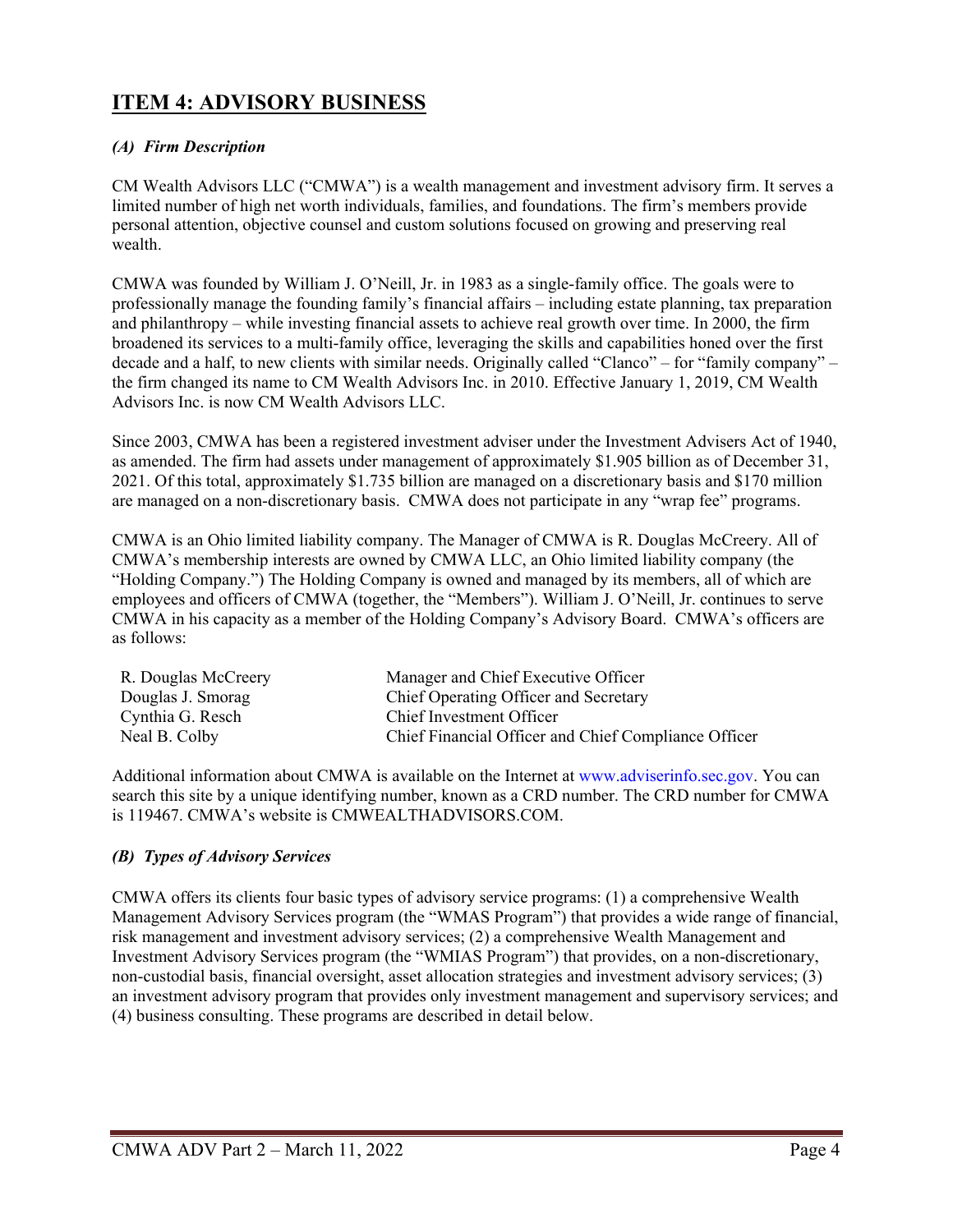#### *(1) Wealth Management Advisory Services Program*

CMWA's Wealth Management Advisory Services program (the "WMAS Program") is a comprehensive financial, risk management and investment advisory program that bundles together certain services as described below. As a participant in the WMAS Program, each WMAS client is entitled to utilize the full range of such services, as needed from time to time. The foundation of the WMAS Program is its broad-based, independent and comprehensive approach to financial management. The following services are included in this Program:

#### (a) Financial and Estate Planning and Consulting

CMWA works with each WMAS client to develop a comprehensive financial/estate planning and investment program for the client and all "Covered Client Parties" based on the client's individual financial needs, objectives and circumstances.<sup>1</sup> As part of the planning process, CMWA reviews background information and existing estate and investment documentation as needed to create the program. CMWA then coordinates and documents such relationships with third-party service providers (including investment managers, custodians, attorneys and other professionals) as may be required to implement the program. On an ongoing basis throughout the term of the client's WMAS agreement, CMWA consults with and makes recommendations to the client with respect to the program components, as well as with respect to the handling of such investment, tax, cash flow, risk management and estate planning matters and issues as may need to be addressed from time to time.

The nature of CMWA's role and comprehensive annual services in developing and implementing a financial/estate planning and investment program will vary from client to client. However, in all cases, the services will include a comprehensive annual review of the client's financial, estate, tax, risk management and philanthropic affairs. Based on this annual review, CMWA will develop a checklist of action items to be accomplished to address any issues or desired changes in the client's program. CMWA will meet with the client periodically throughout the term of the client's WMAS agreement to provide updates on progress in making any required changes to the client's program.

As part of CMWA's estate planning review and consultation services, CMWA coordinates and oversees the services of the client's legal and accounting professionals. CMWA meets with such professionals as needed to ensure that the client's financial/estate planning and investment program is properly implemented and documented.

(b) Investment Advisory and Portfolio Management Services

CMWA provides each WMAS client with investment advisory, management and reporting services. Client accounts are managed on either a discretionary or non-discretionary basis, principally using a team of third-party investment managers and funds. CMWA's main role is to act as a "manager of managers" for these accounts.

<sup>&</sup>lt;sup>1</sup> For each client entering into a WMAS Advisory agreement with CMWA, "Covered Client Parties" means all of the following: (a) the spouse and minor children of the client (provided that the client's spouse authorizes CMWA in writing to act for him/her); (b) any trust, partnership, corporation or other entity controlled by or benefiting the client or his/her spouse or minor children, provided it was formed for a purpose related to their estate, financial, investment or family planning (e.g., not a for-profit operating business); (c) any child of the client or the client's spouse who is between 18 and 25 years old and is a full-time student (provided that such child authorizes CMWA in writing to act for him/her); and (d) other related persons and entities as CMWA agrees in writing to cover.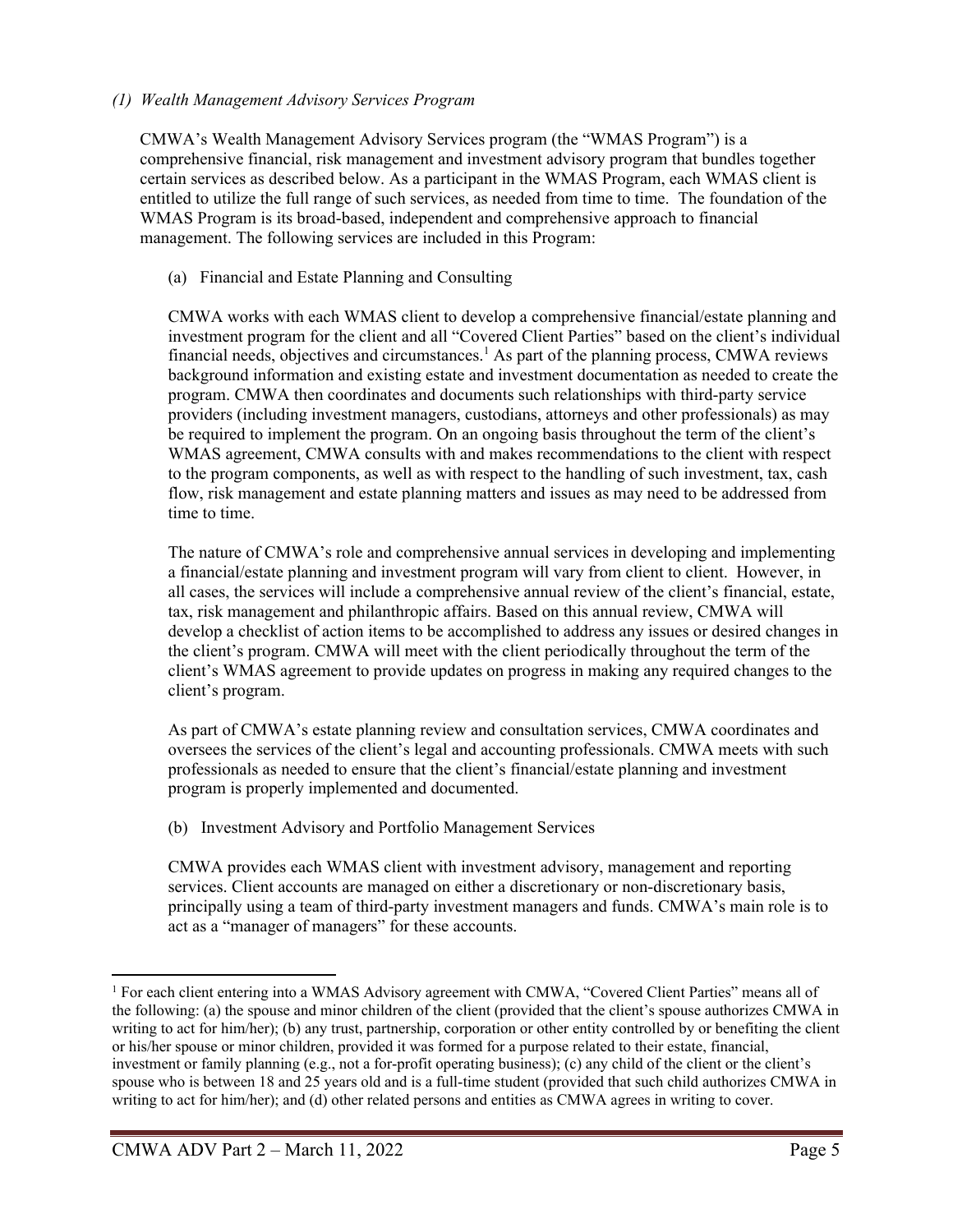Portfolio allocations are guided by the objectives of the client as stated within their "Investment Objective" statement (i.e., aggressive growth, growth, moderate growth, conservative, principal stability), considering the client's tolerance for risk and volatility.

The third-party managers and funds used for client accounts are selected by the firm's Investment Committee. That Committee also oversees performance of these programs. Members of the Investment Committee are listed in Item 8.

Recommendations for each client are incorporated into a written "Investment Objective" for the client. CMWA then assists the client in creating the portfolio, monitors the investments and periodically reports to the client on its performance. The client's Investment Objective is reviewed periodically and updated as needed to reflect any changes in the client's financial needs, objectives and circumstances.

Any client can restrict the types of investments that are included in such client's portfolios. Clients retain individual ownership of all securities and non-securities, which are custodied with independent third-party custodians. As part of its services, CMWA assists each of its clients in the establishment and monitoring of these separate custody accounts. CMWA does not receive any portion of the fees charged by any custodian for its services.

Because CMWA's role generally is to act as a "manager of managers," the firm does not regularly recommend or direct the purchase or sale of specific securities for client accounts. From time to time, if requested by a client or as necessary to implement a client's investment strategy, CMWA may direct that specific securities be purchased or sold in a client's account. In such cases, CMWA will utilize independent broker-dealers or agents selected solely based on obtaining the best execution of the transaction. (See "BROKERAGE PRACTICES" below). CMWA does not receive any payments, products, research or other "soft dollar" consideration from any broker-dealer or agent selected to execute client transactions.

(c) Tax Planning and Compliance

CMWA provides each WMAS client with comprehensive tax planning, reporting and compliance services. Utilizing in-house or third-party accounting professionals, CMWA prepares and/or reviews all tax returns for the client and, generally makes payments from the client's accounts to cover all estimated and final tax liabilities.

(d) Insurance and Risk Management

CMWA consults with each WMAS client with respect to and provides the client with assistance in obtaining and monitoring insurance appropriate for the client's lifestyle, including life, health and casualty insurance. CMWA also advises clients about loans, mortgages and other financing arrangements. As part of this service, CMWA works directly with lenders to negotiate terms and document the client's loans.

(e) Trustee Services

If the use of a third-party trustee (whether an institutional trustee or an individual trustee) is needed for a WMAS client, CMWA will assist the client in establishing criteria and selecting such a trustee. Under certain circumstances, a Member may agree to act as an individual trustee for client accounts. If an institutional trustee is desired, CMWA will perform searches of various institutional trustees and will recommend which institutional trustees may be appropriate to meet the client's needs. Factors considered in making such recommendations include account size, risk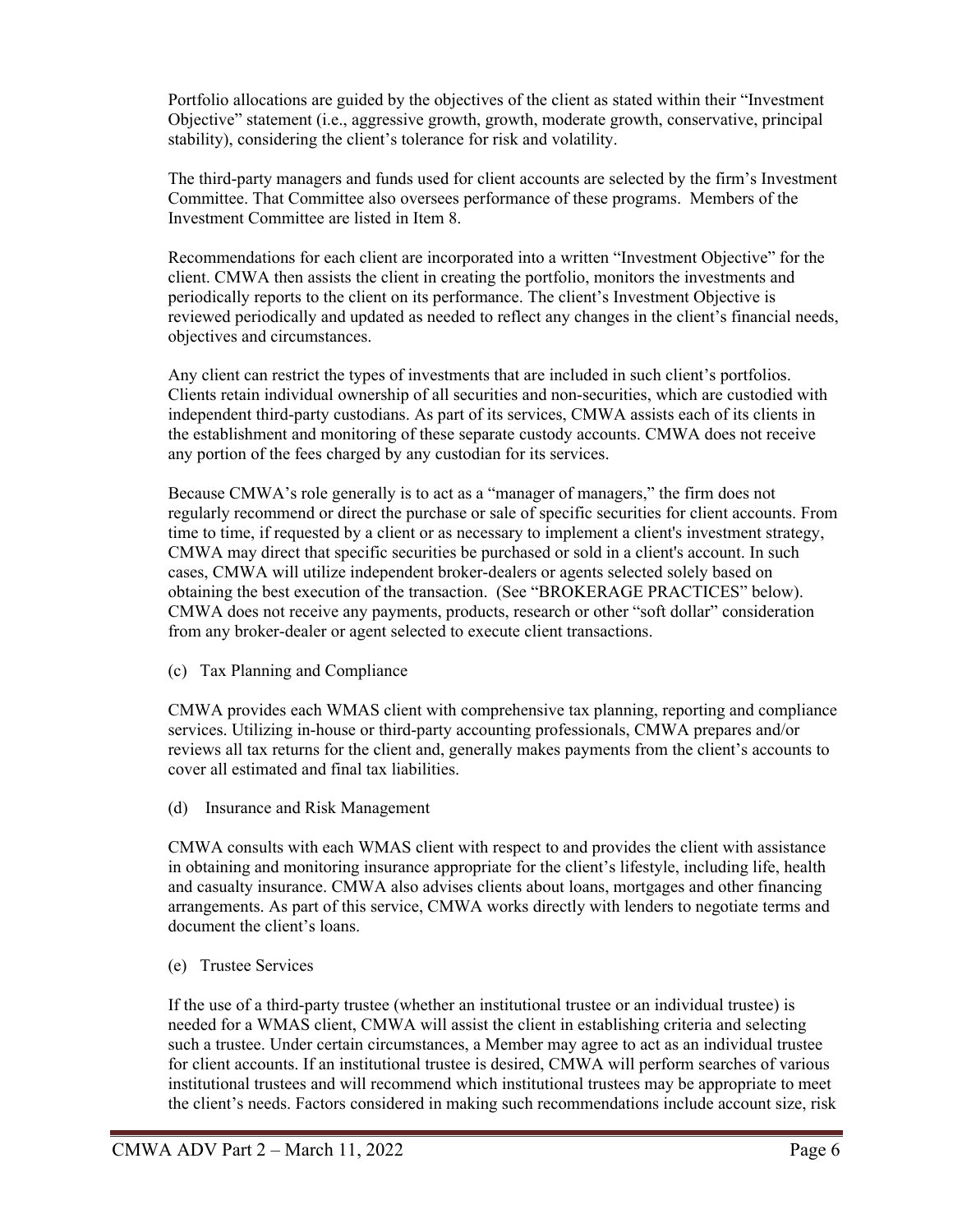tolerance, the client's opinion, and the investment philosophy of the institutional trustee. CMWA does not receive any referral compensation from any selected institutional trustee. If CMWA determines that a trustee is performing inadequately, then CMWA will recommend that the client change trustees and will assist the client in selecting a new replacement trustee.

#### (f) Lifestyle Management

If desired by a WMAS client, CMWA may provide the client with various additional services generally categorized as "Lifestyle Management" services, including bill paying and individualized cash flow management services. Certain of these services may require additional fees or costs, which will be agreed upon in writing by the client and CMWA.

(g) Family Philanthropy

CMWA has a long history of supporting our WMAS clients' philanthropic programs. Among the services available are investment management services for private charitable foundations, assistance in planning and structuring private charitable gifting programs (such as structured gifts, grantor retained annuity trusts and charitable lead annuity trusts), and administrative, regulatory and tax management services. Certain of these services may require additional fees or costs, which will be agreed upon in writing by the client and CMWA.

#### *(2) Wealth Management and Investment Advisory Services Program*

CMWA's Wealth Management and Investment Advisory Services Program (the "WMIAS Program") is a comprehensive financial and investment advisory program, similar to the WMAS Program, except CMWA, on a non-discretionary, non-custodial basis, will monitor and report on client accounts, not manage. With that distinction in mind, the above-mentioned WMAS Program services (see Item  $4(B)(1)(a)-(g)$  above) are also offered to clients in the WMIAS Program.

#### *(3) Investment Advisory Services Program*

When the client prefers, CMWA can provide stand-alone investment advisory services. CMWA's investment advisory program generally includes all the investment-related services CMWA provides to its WMAS clients.<sup>2</sup> In certain cases, particularly when working with foundation clients, CMWA may agree to serve as the "Chief Investment Officer" ("CIO") for the client. In such cases, CMWA will structure, implement and oversee the client's entire investment program, reporting to the client, family, board or investment committee on a periodic basis.

CMWA's investment advisory clients generally are afforded full access to all third-party managers utilized by CMWA, as well as to the private equity and pooled investment vehicles offered by CMWA.

#### *(4) Business Consulting*

CMWA also provides business advisory consulting services. CMWA Members and employees have the skills, experience and knowledge of different aspects of business, legal, and market forces. After listening to our client's concerns, we identify, analyze and solve business issues by planning and

<sup>&</sup>lt;sup>2</sup> These are described in the preceding section, Item  $4(B)(1)(b)$ , captioned "Investment Advisory and Portfolio Management Services" on page 5.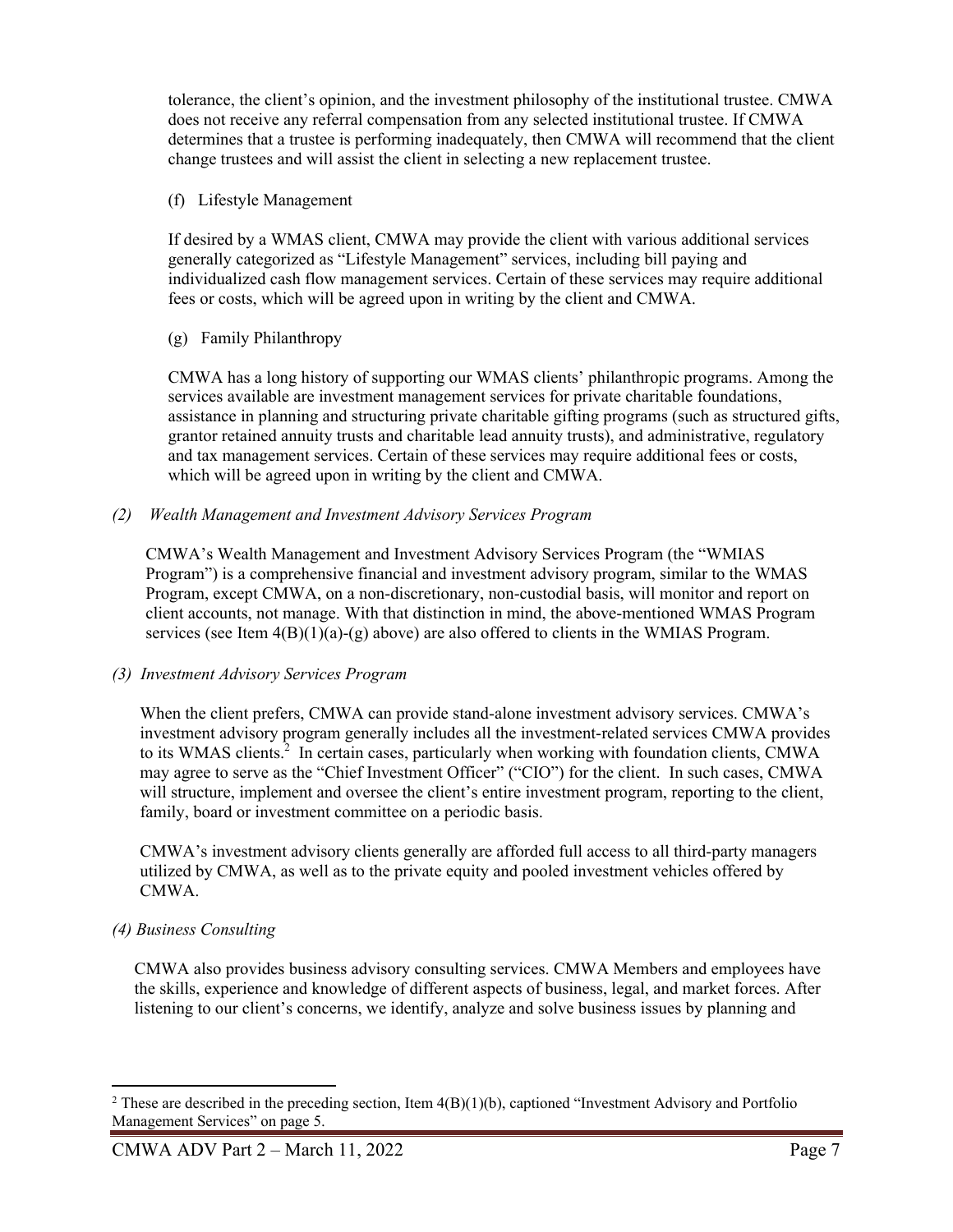executing business strategies consistent with a client's overall financial needs, obligations and circumstances.

#### *(C) Pooled Investment Vehicles*

CMWA uses an array of limited liability companies ("CMWA Pooled Investment Vehicles") to facilitate investment by its advisory clients in various types of programs, including publicly traded securities, private equity, venture capital and alternative investment programs. CMWA, CMWA Pooled Investment Vehicles and/or the Members may also be limited partners, general partners, members or managers of such CMWA Pooled Investment Vehicles. (Please refer to the disclosure in Item 11 of this Brochure for information on CMWA's policies and procedures for instances where either CMWA and/or any Members may have a personal interest in client transactions.) In many cases these CMWA Pooled Investment Vehicles provide access to investment funds and managers that otherwise would not be open to individuals because of high investment account minimums, high fees, fund closure to new investors, or other reasons.

Each CMWA Pooled Investment Vehicle pays the fees and expenses associated with such Vehicle's investments and business activities, including legal, accounting, custody and third-party investment management fees. CMWA does not receive any investment management or advisory fees from any CMWA Pooled Investment Vehicle. CMWA is, however, entitled to be reimbursed for expenses incurred for any accounting and tax services provided to, as well as some manager diligence costs, for such Vehicles.

## **ITEM 5: FEES AND COMPENSATION**

#### *(A) Fees and Compensation for Wealth Management Advisory Services ("WMAS") Program*

CMWA charges its clients an annual fee for participation in its WMAS Program. For this fee, CMWA provides all of the comprehensive wealth management services included as part of the WMAS Program, including investment advisory services. The WMAS base fee ranges from 0.37% to 0.72% per annum of assets under management. Under certain circumstances, the fee range may be negotiable or may be set in whole or in part on a fixed fee basis. CMWA generally aggregates all accounts under management belonging to family members when calculating the annual WMAS fee.

Fees of third-party investment managers used to manage a client's investment accounts and third-party custody fees are charged to the client. In addition, to the extent any client participates in investments through partnerships, mutual funds and pooled investment vehicles– including CMWA Pooled Investment Vehicles – the client will indirectly bear a share of the fees and expenses paid by the pooled investment vehicles. A description of how CMWA utilizes pooled investment vehicles in connection with its investment advisory services is contained in Item 4(C) above.

#### *(B) Fees and Compensation for Wealth Management and Investment Advisory Services ("WMIAS") Program*

CMWA charges it WMIAS clients an annual fee for participation in its WMIAS Program. For this fee, CMWA provides all the comprehensive wealth management services included as part of the WMIAS Program, including monitoring and advising of accounts. The WMIAS base fee is negotiable or may be set in whole or in part on a fixed fee basis. CMWA generally aggregates all accounts under advisement belonging to family members when calculating the annual WMIAS fee.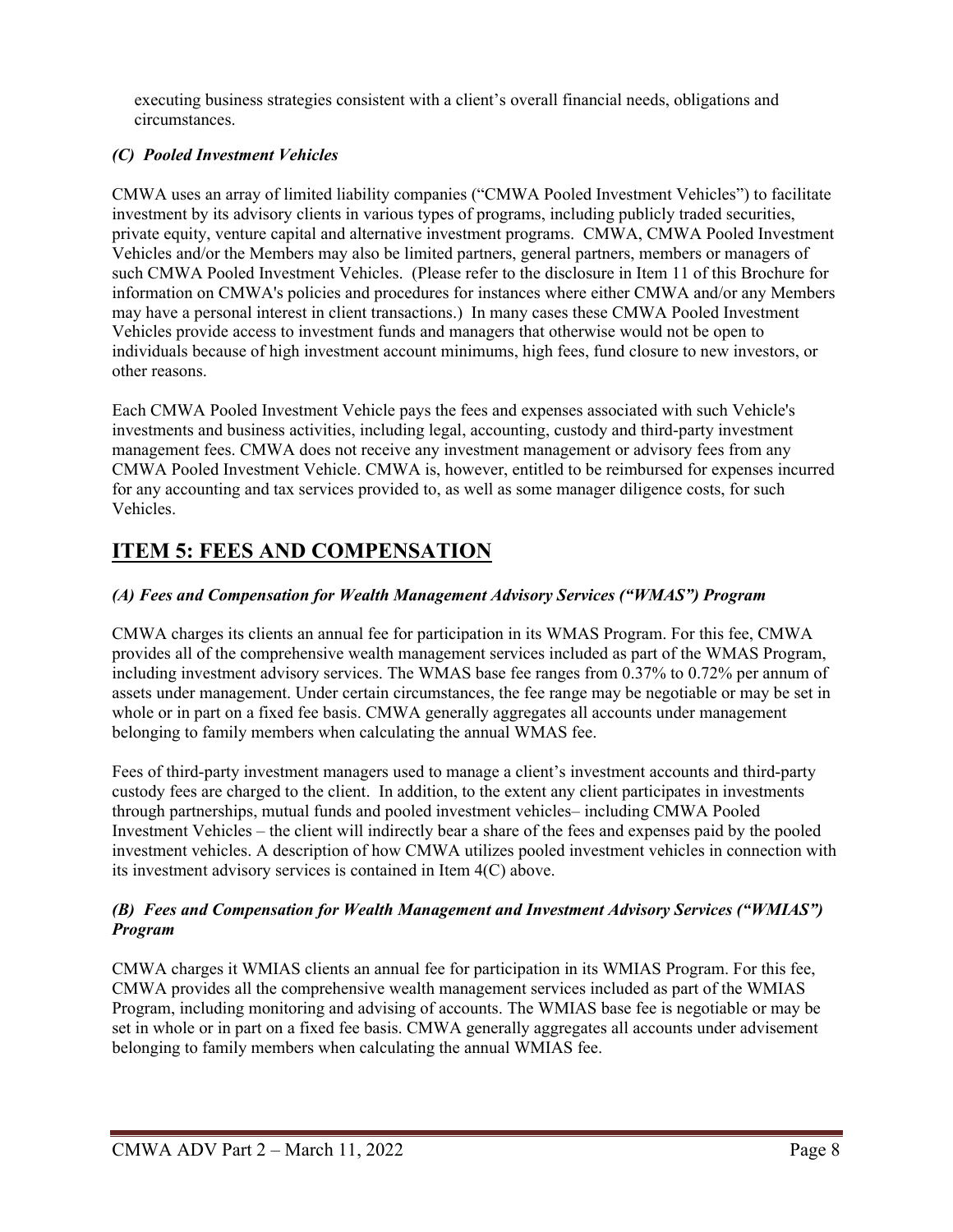#### *(C) Fees and Compensation for Investment Advisory Services ("IAS" or "CIO") Program*

CMWA charges its Investment Advisory Services clients an annual fee for participation in its investment advisory and CIO services programs. That fee ranges from 0.20% to 0.75% per annum of assets under management. The fee range may be negotiable or may be set in whole or in part on a fixed fee basis. CMWA generally aggregates all accounts under management belonging to family members when calculating its annual investment advisory fees.

Fees of third-party investment managers and custodians used for an advisory client's accounts are charged to the client. As with the WMAS Program, if a client participates in investments through Pooled Investment Vehicles, the client will indirectly bear a share of the fees and expenses paid by the Pooled Investment Vehicles.

#### *(D) Fees and Compensation for Business Consulting*

The fee range for business consulting is set in whole on a fixed fee basis and is negotiated with the client.

#### *(E) Billing of Fees*

All fees and expenses are billed quarterly, in arrears (unless otherwise specified in the advisory agreement). The billed fees are generally deducted directly from client accounts after each quarterly billing; however, clients may elect to pay fees directly after receipt of their quarterly billing statement. For those clients who are billed in advance, any payment of fees is subject to refund in the event of termination of an account prior to the end of a quarterly billing period for which payment has been made, with the amount of the refund being determined on a prorated basis.

#### *(F) Brokerage and Transaction Costs*

See "Item 12: Brokerage Practices" below.

#### *(G) Other General Information on CMWA Fees and Compensation*

CMWA's sole sources of revenue are the fees it receives from its clients and expense reimbursement payments it receives from CMWA Pooled Investment Vehicles. Neither CMWA nor any of its employees or the Members receive, directly or indirectly, any other type of compensation or commission related to the sale of securities or other investment products. Furthermore, CMWA does not receive any "soft dollar benefits" from any third party in connection with securities transactions of its clients or pooled investment vehicles.

Under certain circumstances, CMWA fees and account minimums may be negotiable. CMWA may waive account minimum requirements at CMWA's discretion.

## **ITEM 6: PERFORMANCE-BASED FEES AND SIDE-BY-SIDE MANAGEMENT**

Neither CMWA nor any of its Members or employees receives, directly or indirectly, any performancebased fees related to CMWA client accounts or CMWA Pooled Investment Vehicle accounts.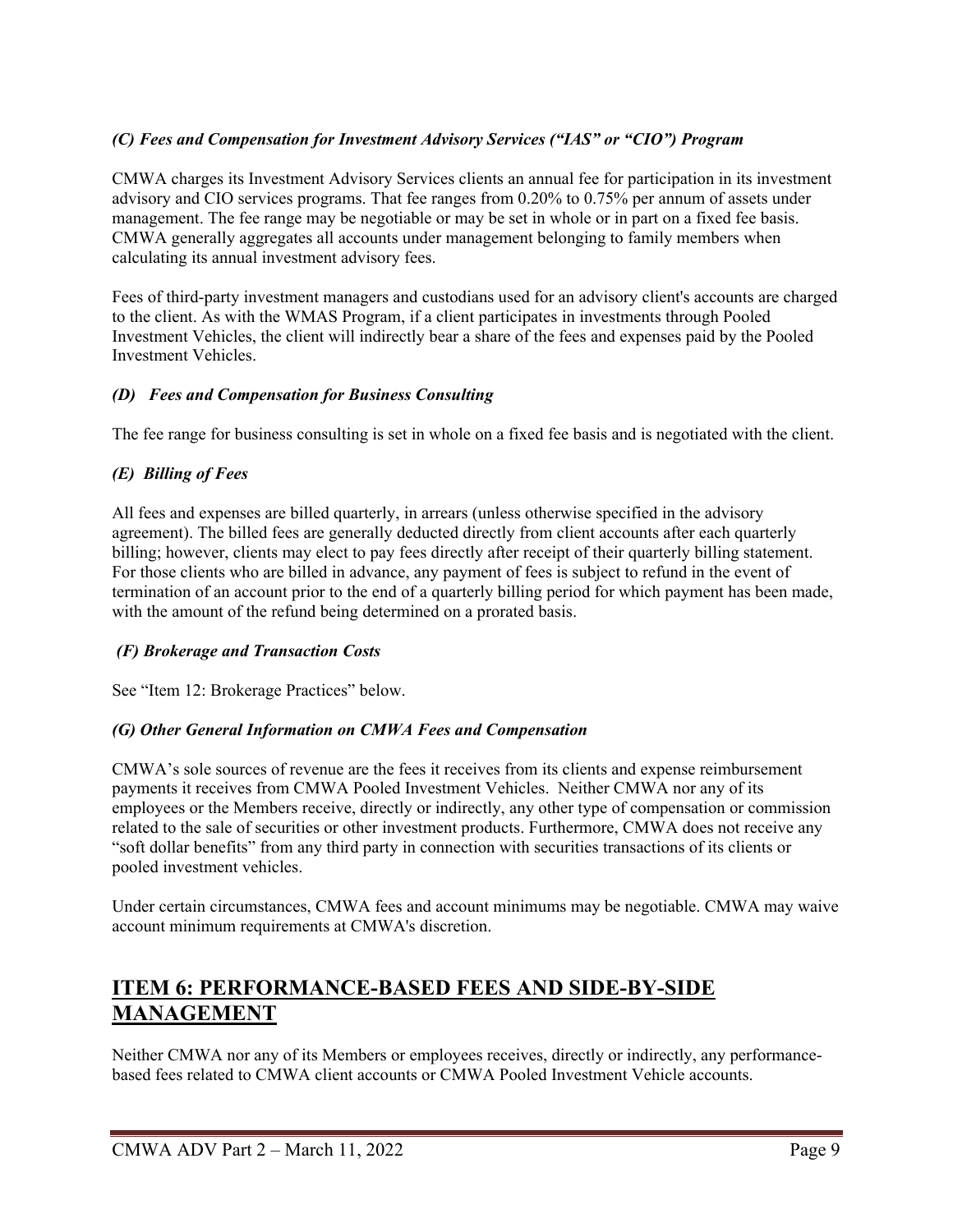## **ITEM 7: TYPES OF CLIENTS**

Most of CMWA's clients are high-net-worth individuals. However, the firm also provides services to trusts, charitable organizations, CMWA Pooled Investment Vehicles (typically formed as limited liability companies) and other business entities. Among these are CMWA Pooled Investment Vehicles of which CMWA and the Members are general partners, limited partners, managers or members.<sup>3</sup>

CMWA requires that investment advisory clients have a minimum of \$5,000,000 of assets under management with CMWA or of available investable assets. Generally, CMWA requires that WMAS clients have a minimum of \$10,000,000 of assets under management with CMWA or of investable assets. Under certain circumstances, CMWA may aggregate accounts belonging to family members in order to meet these standards. Under certain circumstances, any of CMWA's minimum requirements may be negotiable or waived.

### **ITEM 8: METHODS OF ANALYSIS, INVESTMENT STRATEGIES AND RISK OF LOSS**

#### *(A) Investment Philosophy and Strategies*

CMWA's fundamental investment philosophy is centered on a set of investment principles and a core growth equity model designed to create real growth in wealth over complete market cycles. This core growth equity model can be balanced using active fixed-income and alternative investment programs; and portfolio risks are managed through asset allocation, manager selection and investment strategy diversification. The key principles of CMWA's investment philosophy include the following:

- **Every client is different.** Each client has a different appetite for risk and a different requirement for return; hence, every relationship begins with an assessment of the client's current situation and needs. From this assessment we build an investment strategy that reflects the client's investment goals and establishes parameters around asset allocation and investment strategy.
- **Different asset classes have different return expectations and different risk profiles.**  Historically, over complete market cycles, equities outperform most other asset classes, especially fixed income. Many of our clients have a bias for equities over fixed income and are willing to tolerate more volatility with the expectation of greater returns over time. Others prefer knowing their assets are more conservatively invested, perhaps with a significant portion in fixed income or government obligations, and willingly forgo the expected outperformance of equities over time.
- **Diversification provides benefits.** Diversification among asset classes can be used to drive returns and to temper volatility. Diversification among managers and strategies can reduce the risks of overly concentrated portfolios and of manager underperformance.
- **Top managers can outperform passive investments over complete market cycles.** We search diligently and systematically for managers who we believe will outperform their peers and passive management over time.
- **Take advantage of "less-efficient" markets.** We believe smaller-capitalization stocks (both domestic and international), as well as alternative investments and private equity, offer the highest return opportunities over the long-term.

<sup>&</sup>lt;sup>3</sup> Please refer to the disclosure in Item 11 of this Brochure for information on CMWA's policies and procedures for instances where either CMWA and/or any Members may have a personal interest in client transactions.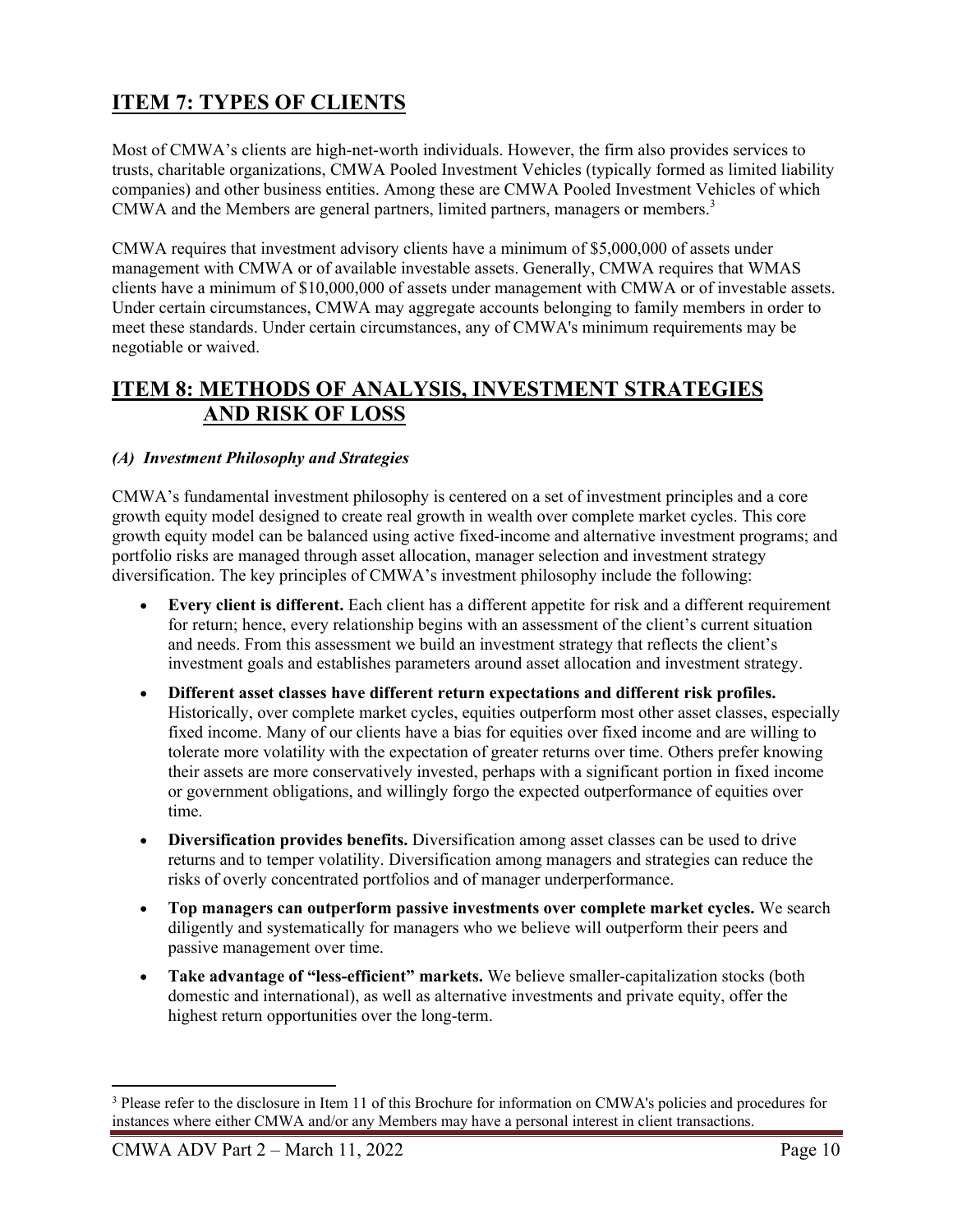- **Pooling assets is powerful.** Aggregation of client assets widens the spectrum of opportunities, provides access to top managers and reduces costs. We use our array of CMWA Pooled Investment Vehicles to realize these benefits.
- **Focus on the next generation rather than the next quarter.** We have neither a trading mentality nor an inclination to "time" markets. Instead, we take a disciplined approach to steady and real growth, while being mindful of longer-term trends and adapting strategies accordingly.

Item 4(B)(1)(b) above describes how CMWA develops each client's investment objective and asset allocation program. As noted in that item, CMWA generally uses a team of third-party investment managers to manage client assets; accordingly, CMWA typically does not select individual securities for the accounts of its clients or pooled investment vehicles. Information regarding the types of investments, securities, analysis methods, sources of information, and investment strategies used by any such thirdparty investment managers are made available to all clients and prospective clients upon request.

Overall responsibility for the selection and review of third-party managers, as well as the responsibility for making investment recommendations for client portfolios rests with CMWA's Investment Committee. The following Members, Cynthia G. Resch (Chair), James W. Wert, Douglas J. Smorag, Paul A. Bodnar, John E. Kohl, Benjamin E. Wallace, and R. Douglas McCreery, together with CMWA founder William J. O'Neill, Jr., currently comprise the Investment Committee.

CMWA has an agreement with Fourth Street Performance Partners of Covington, Kentucky, to provide certain investment consulting, advisory and reporting services to CMWA and the Investment Committee with respect to its client accounts. As part of such services, Kenneth P. Dorger, Co-President of Fourth Street Performance Partners, serves as a consultant to, and attends the meetings of, CMWA's Investment Committee.

#### *(B) Risks of CMWA Investment Programs and Strategies*

The investment programs and strategies used for CMWA clients may include exposure to publicly traded equity securities, private equity, alternative investment products and fixed income securities. Each of these has different risk characteristics:

- Publicly traded equity securities investments are subject to various fundamental risks. Among these are: market risk (the risk that an investment will decline in value); liquidity risk (the risk that you will be unable to sell an asset when you want to at the price you want); economic risk (the risk of a general downturn in the economy affecting a wide range of financial markets); and tax risk (the risk that the value of investments will be adversely affected by taxes).
- Private equity investments are particularly subject to liquidity risk. These investments require a long time – frequently 10 to 12 years, or longer – to be realized. In addition, the fees related to private equity investing typically are much higher than fees for conventional investments, such as mutual funds. This could reduce returns. As with all equity investments, return of principal is not guaranteed. Material loss of value is possible.
- Alternative investment products, such as hedge funds have many of the same risk characteristics as private equity, including market risk and liquidity risk. In addition, many of these investments tend to generate ordinary income to investors rather than capital gains, which are taxed at a lower rate. This can result in lower after-tax returns.
- Fixed income securities investments such as bonds or bond funds are not free from risk. The principal risks of investing in fixed income are credit risk (the risk that the issuer of a bond may default on its repayment obligations) and inflation risk (the risk that the value of a bond may not grow enough to keep up with inflation).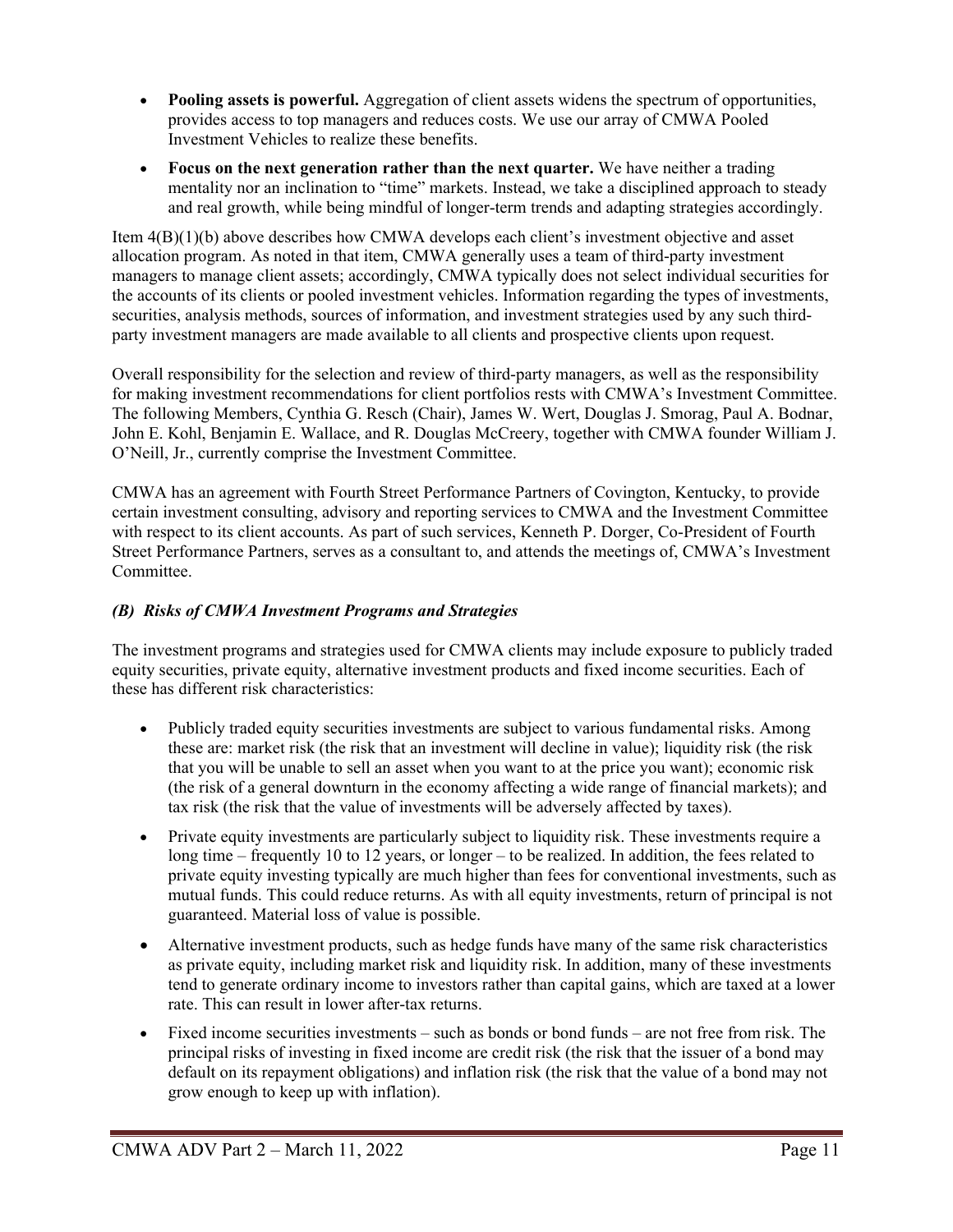*Investing in securities – and particularly investing a substantial portion of a portfolio in equity securities, as many of CMWA's clients do – involves risk of loss that clients must be prepared for, and able to bear.*

### **ITEM 9: DISCIPLINARY INFORMATION**

Neither CMWA nor any of its Managing Board or Members have been involved in, or subjected to, any legal or disciplinary events that would be material to a client's or prospective client's evaluation of the firm's advisory business or the integrity of its management.

### **ITEM 10: OTHER FINANCIAL INDUSTRY ACTIVITIES AND AFFILIATIONS**

CMWA's Member, James W. Wert, provides services as a director to Park-Ohio Corporation and Crawford United Corporation, and receives compensation for those services.

Other Members may from time to time provide services (such as tax preparation, accounting, legal or consulting services) to third parties, including CMWA clients, for which such Members may receive compensation directly from such third parties.

None of the foregoing relationships is material to CMWA's advisory business or creates any material conflict of interest with CMWA clients. All relationships of the type described in this Item are subject to periodic review by and approval of the Managing Board.

## **ITEM 11: CODE OF ETHICS, PARTICIPATION OR INTEREST IN CLIENT TRANSACTIONS AND PERSONAL TRADING**

CMWA has adopted a Code of Ethics expressing the firm's commitment to ethical conduct. CMWA's Code of Ethics describes the firm's fiduciary duties and responsibilities to clients. Summarizing these duties and responsibilities, CMWA is a fiduciary that has a duty of undivided loyalty to its clients and an obligation to act at all times with the utmost integrity on the clients' behalf.

Among other things, the firm's Code of Ethics sets forth CMWA's practice of supervising the personal securities transactions of its employees and Members. Individuals associated with CMWA may buy or sell securities for their personal accounts that are identical to or different than those recommended to clients. In addition, such individuals may have interests or positions in securities and Pooled Investment Vehicles which may also be recommended to clients. However, it is the explicit policy of CMWA that no person employed by CMWA shall prefer his or her own interest to that of an advisory client or make personal investment decisions based on the investment decisions of advisory clients.

To supervise compliance with its Code of Ethics, CMWA requires that all employees and Members associated with CMWA provide annual securities holdings reports and quarterly transaction reports to the firm's Chief Compliance Officer. CMWA requires such persons to also receive approval from the Chief Compliance Officer prior to investing in any IPOs or third-party private placements (limited offerings).

Moreover, CMWA requires that all employees and Members must act in accordance with all applicable Federal and State regulations governing registered investment advisory practices. CMWA's Code of Ethics further includes the firm's policy prohibiting the use of material non-public information. Any individual not in observance of the above may be subject to discipline.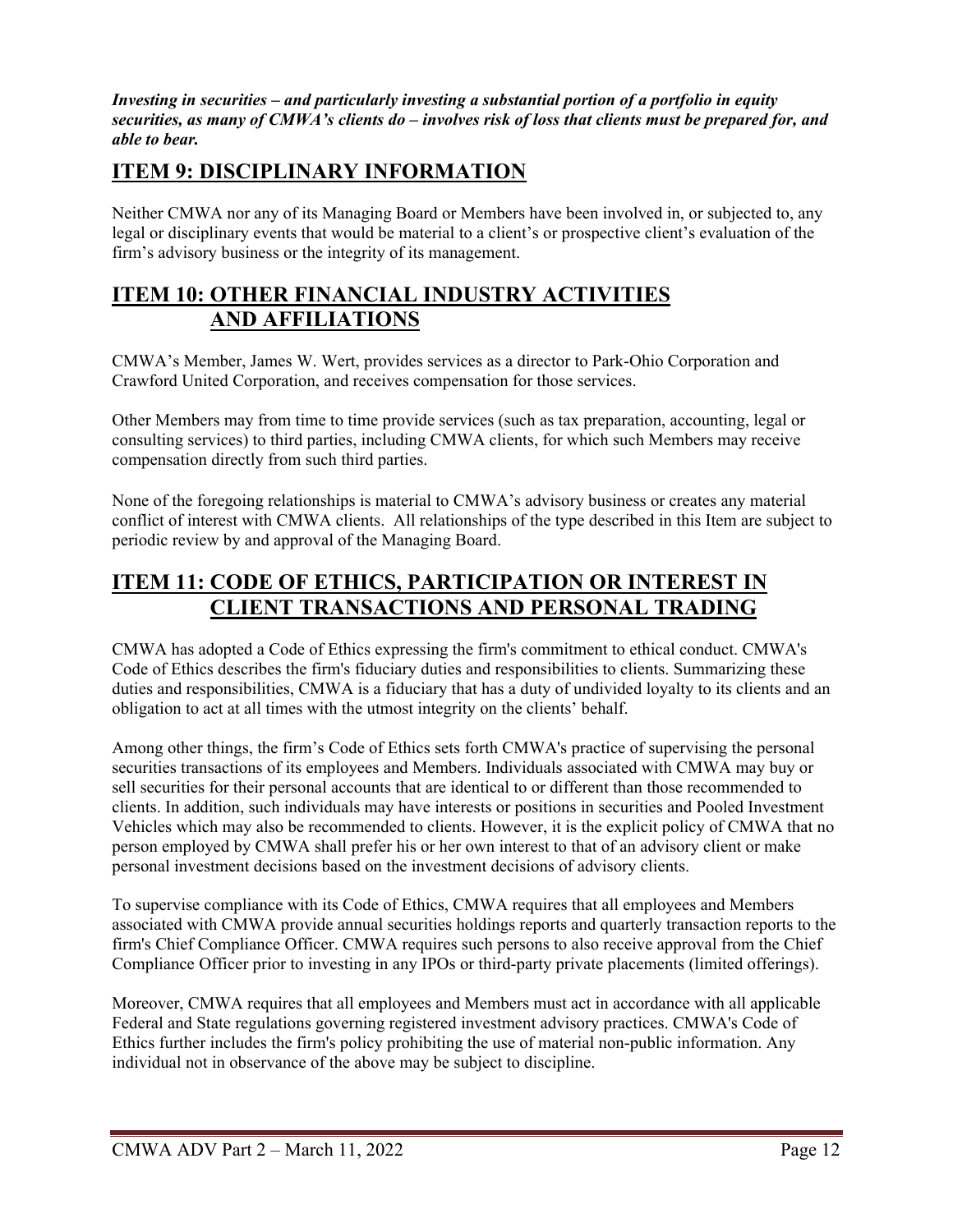CMWA will provide a complete copy of its Code of Ethics to any client or prospective client upon request to the Chief Compliance Officer at CMWA's principal address.

## **ITEM 12: BROKERAGE PRACTICES**

While CMWA has discretionary investment authority over certain of its clients' accounts, CMWA generally does not have discretion to determine the broker-dealers used for such accounts or the commission rates to be paid to such broker-dealers, as the investments in such accounts are managed principally by third-party investment managers.

For clients in need of brokerage or custodial services, and depending on client circumstances and needs, CMWA may recommend the use of one of several broker-dealers.

In recommending a broker-dealer, the factors considered by CMWA include the broker-dealer's ability to provide professional services, CMWA's experience with the broker-dealer, the broker-dealer's reputation, the broker-dealer's quality of execution services and costs of such services, among other factors. Clients are not under any obligation to effect trades through any recommended broker-dealer; and each client is free to select any broker-dealer of his or her choice. If the client directs CMWA to use a specific brokerdealer, CMWA will not be responsible for obtaining best execution for any directed brokerage transactions. CMWA does not receive any payments, products, research or other "soft dollar" consideration from any broker-dealer or agent selected to execute client transactions.

## **ITEM 13: REVIEW OF ACCOUNTS**

CMWA client accounts and statements are reviewed at least monthly by CMWA staff members. In addition, each CMWA account is formally reviewed, and a Portfolio Summary prepared and furnished to the client, at least quarterly by one or more of the following Members:

- James W. Wert
- John E. Kohl
- Douglas J. Smorag
- Cynthia G. Resch
- Neal B. Colby
- Aileen P. Werklund
- Paul A. Bodnar
- R. Douglas McCreery
- Benjamin E. Wallace
- Amy R. Lorius

The number of account relationships for which each Member is responsible will vary from time to time. However, none of the Members is responsible for oversight of more than 40% of CMWA's client accounts, and all account relationships will have another Member assigned in a support or supervisory role.

More frequent account reviews may be triggered by material changes in variables such as the client's individual circumstances or changes in the market, political or economic environment. CMWA will also provide additional account reports and reviews to clients as requested by a client.